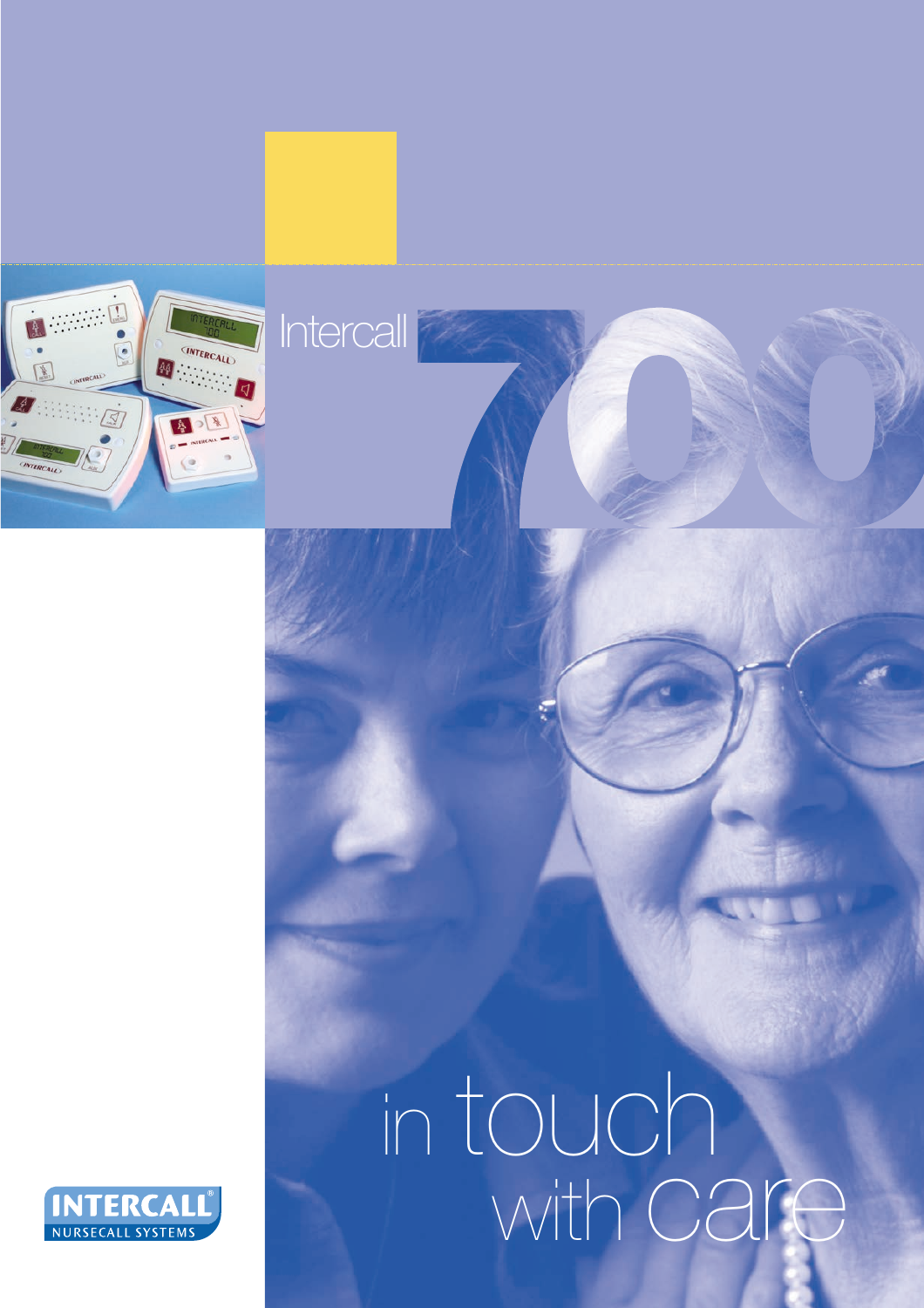making life simpler for the nurse – and safer for the resident

**Intercall** 

Safety and security are the most important requirements of every modern nursing home or hospital. Patients and residents need as much freedom and independence as possible; and care managers need the reassurance that they can respond to any event quickly, efficiently and effectively.

#### **The most advanced system on the market**

The Intercall 700 system builds on over 20 years of specialisation in nursecall systems to give you one of the most flexible and comprehensive care management systems in the world. It offers a wide range of easy-to-use triggering devices for the patient or resident. It offers complete event recording facilities for the care manager or estate manager. In addition, the 700 System can normally be installed directly into an existing wiring system, keeping disruption to an absolute minimum.

#### **The simplest system on the market**

The 700 System audio call points feature hands-free two-way speech with an audio page facility, configurable emergency 'crash call' button and ten levels of call including 'priority' and 'attack'.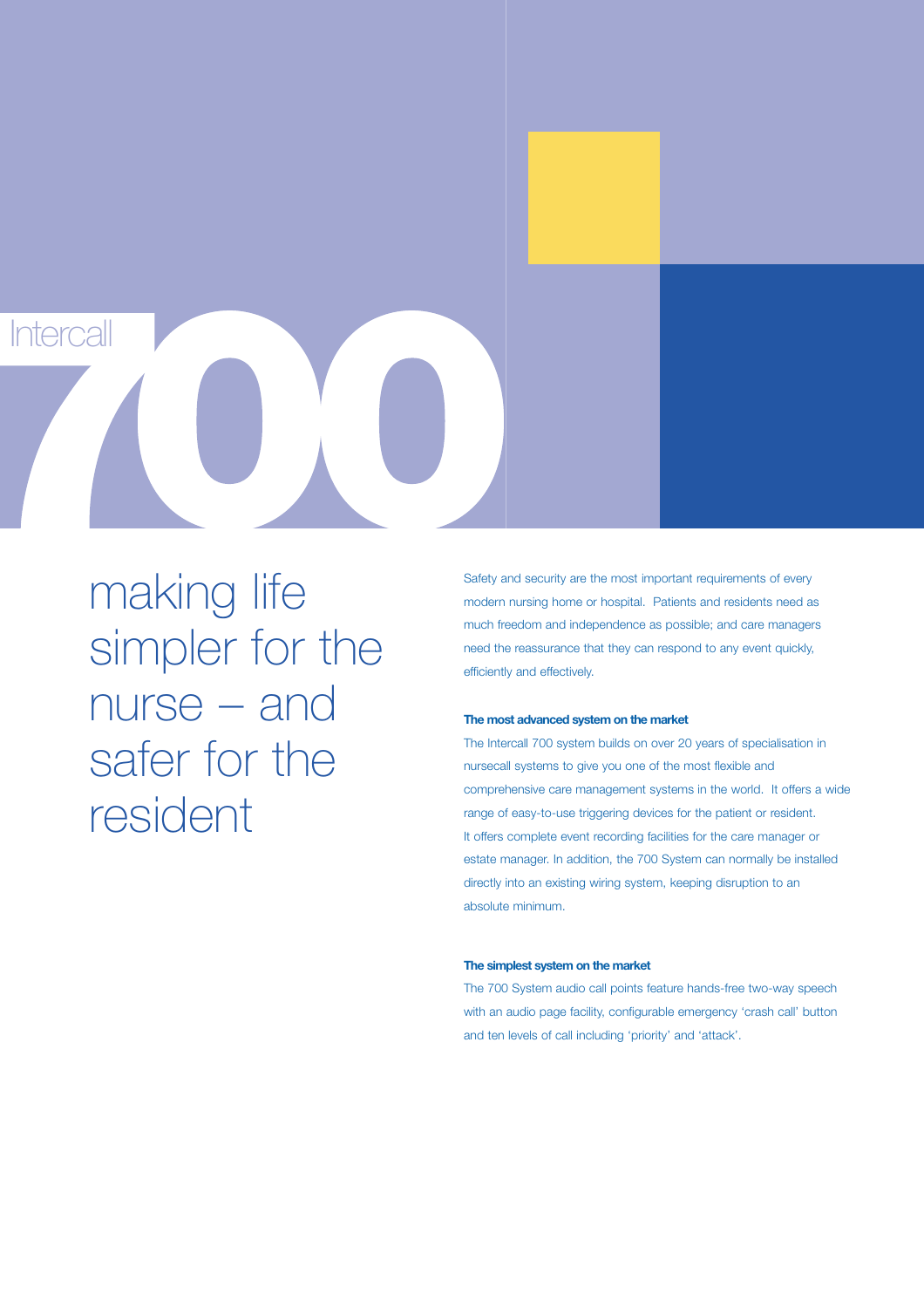# **flexibility** that's tailored to your needs



## the Intercall system **gives you all the options**

**The Intercall 700 system gives you all the options to configure a system to your exact needs:**

- Designed to grow as your needs do enables you to provide the highest standards of care, both now and in the future.
- Full event details for the carer all event data can be downloaded into a pc for future reference and reports.
- Hands-free two-way audio communication enables you to reassure the patient while help is on its way.
- Multi-level alarms enabling you to prioritise every call instantly.
- Page facility transmits from all call points enables all staff to be contacted simultaneously.
- All call units are software controlled so you can reconfigure resident and room descriptions at any time.
- Printers and alphanumeric pagers can be connected for permanent printed records and staff can be kept up to date with any event, wherever they are.
- Infra red trigger option allows calls to be made from anywhere the resident goes
- Wide range of accessories including breath switches, pressure mats, water-resistant air switches and pear leads.
- Trouble-free installation every Intercall 700 unit has been designed for fast, simple installation.
- Ongoing support your Intercall 700 system will be installed by highly trained engineers, and of course we provide long-term back up throughout the life of your system.

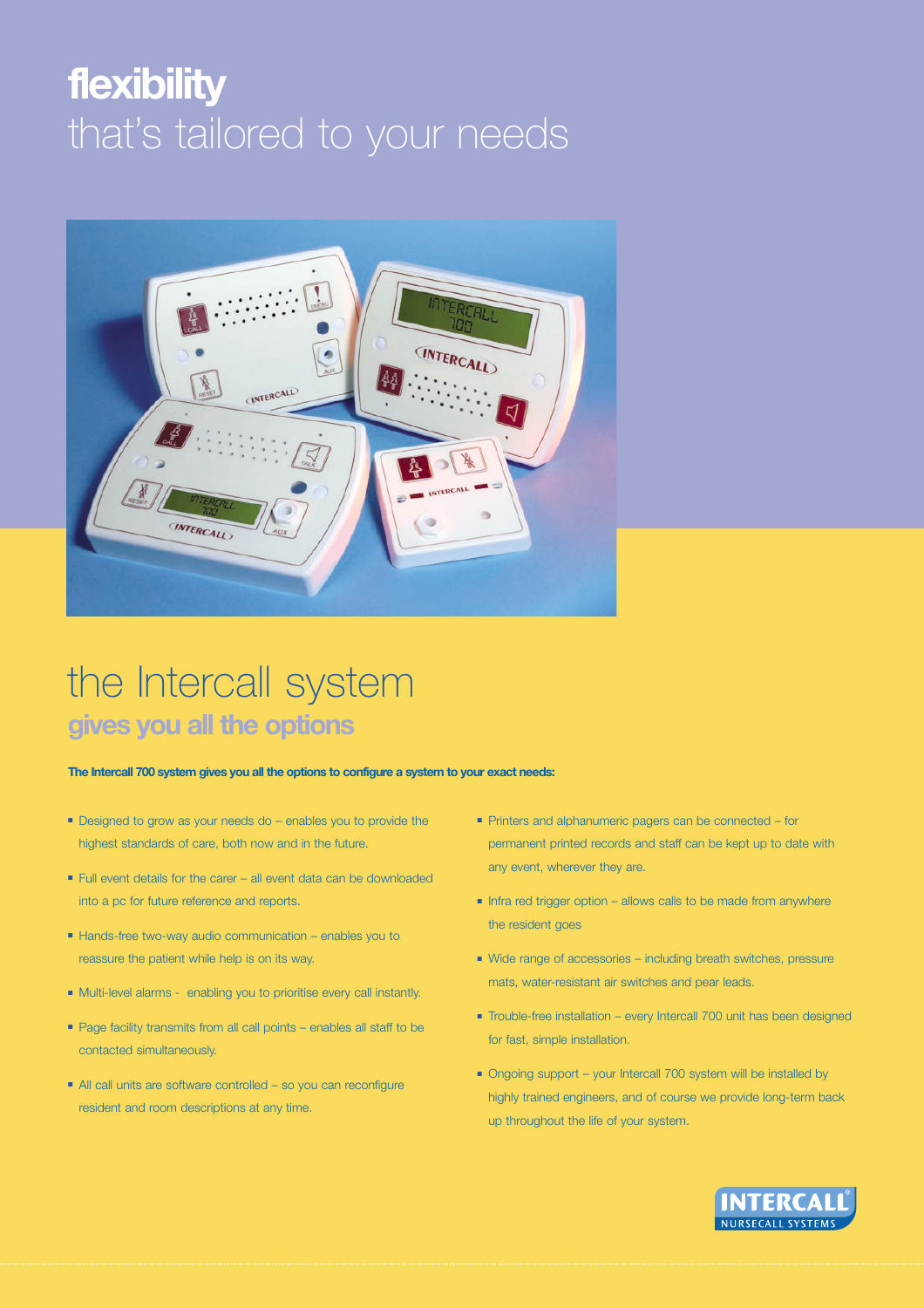

Intercall 700 is the most comprehensive nursecall system we have ever developed. It is based on over 20 years experience from the UK's only specialist manufacture of nursing home and hospital call systems " "

### quality that's built in – not bolted on

**Giving you all the options:**





**audio call point** – features seven levels of priority calls, handsfree two-way intercom, integral infra red receiver, audio page facilities and call-follower sounder.

**standard call point** – for use where intercom facility is not required. Features integral infra-red receiver and call follower sounder.



**audio display unit** – provides call information with built-in sounder, call accept, staff location and intercom facilities.



**call/display unit** – combines the features of the speech call point with a built-in display, enabling staff to talk to other callers elsewhere on the system.









**door monitoring point** – protects fire doors, entrance and exit doors and other sensitive areas. 20-second exit timer with audible bleep to prevent sensitive doors being left open.

**portable infra red receiver** –

to enable residents to call from anywhere in the room without the need for trailing leads.

**overdoor light** – for outside room or end of corridor indication as "follow me" lights. Also available with integral sounder.

**call management software** – records all system activity allowing management analysis of patient care and staff performance.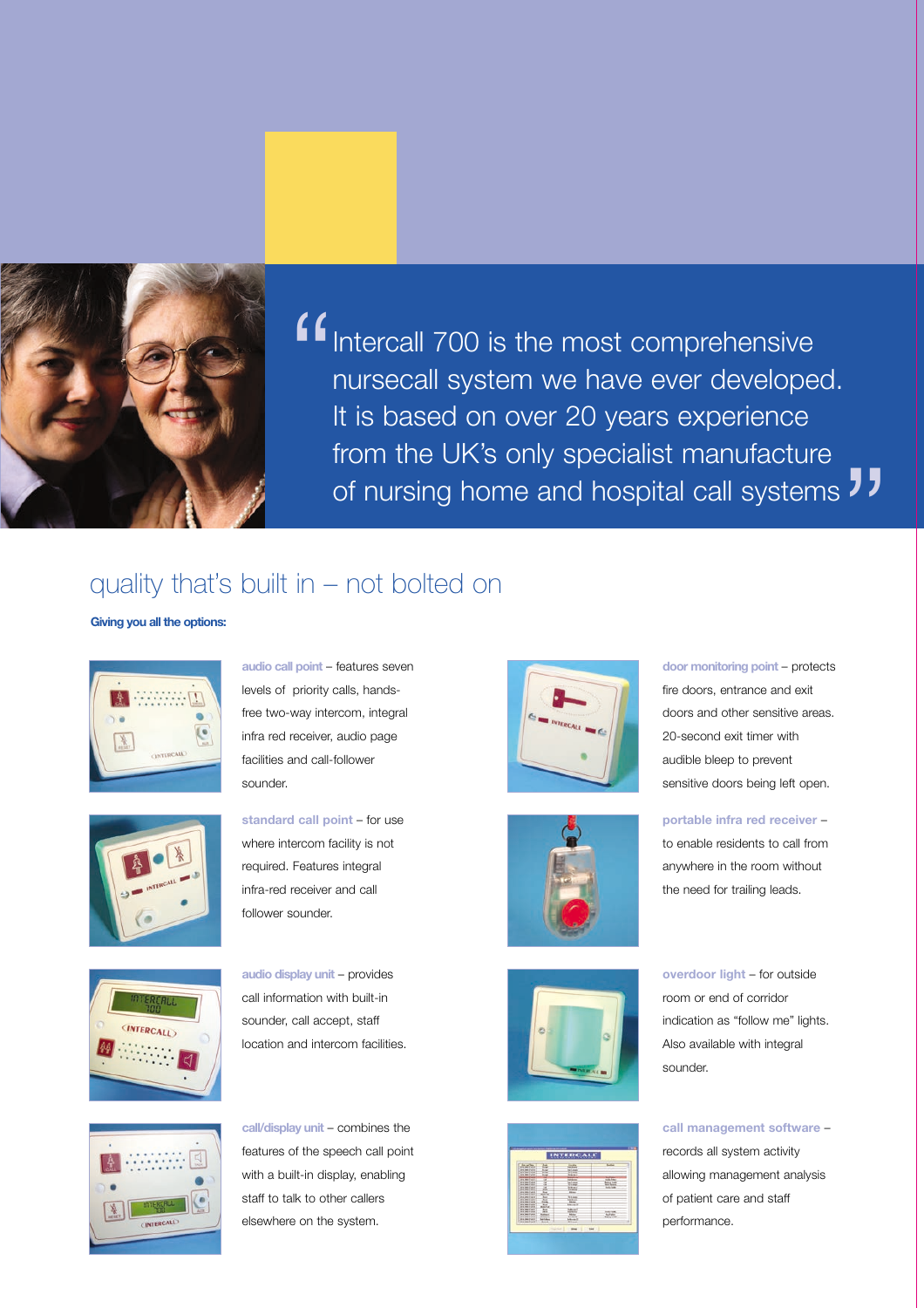## **Intercall 700** security and peace of mind for care homes and hospitals

because of the system's inherent flexibility, you can easily add extra call points, display units and a wide range of additional features as and when you need them "<br>"<br>" "

The requirements placed on care environments seem to increase relentlessly. Whatever their disability, the elderly or infirm need easy-to-use and understand alarm activators. At the same time, the busy care manager or estate manager needs reliable and up to date information on every incident.

The Intercall 700 system is designed to provide maximum freedom and ease of use for the elderly or unwell, plus a simple and reliable information system that gives complete control over the entire premises – and a full audit trail of every event.

#### **Complete flexibility to adapt to changing requirements**

The Intercall 700 system has been designed to offer total flexibility of configuration, making it the ideal solution whatever the individual requirements of the home or hospital. Furthermore, because of the system's inherent flexibility, you can easily add extra call points, display units and a wide range of additional features as and when you need them.

It provides hands-free two-way speech facilities between all audio units, with ten levels of call priority, and the CMS Lite Call Management software enables you to store all Intercall activities on a standard personal computer.

With its unique combination of flexibility, simplicity and efficiency, Intercall 700 is the undisputed market leader in nursecall systems.